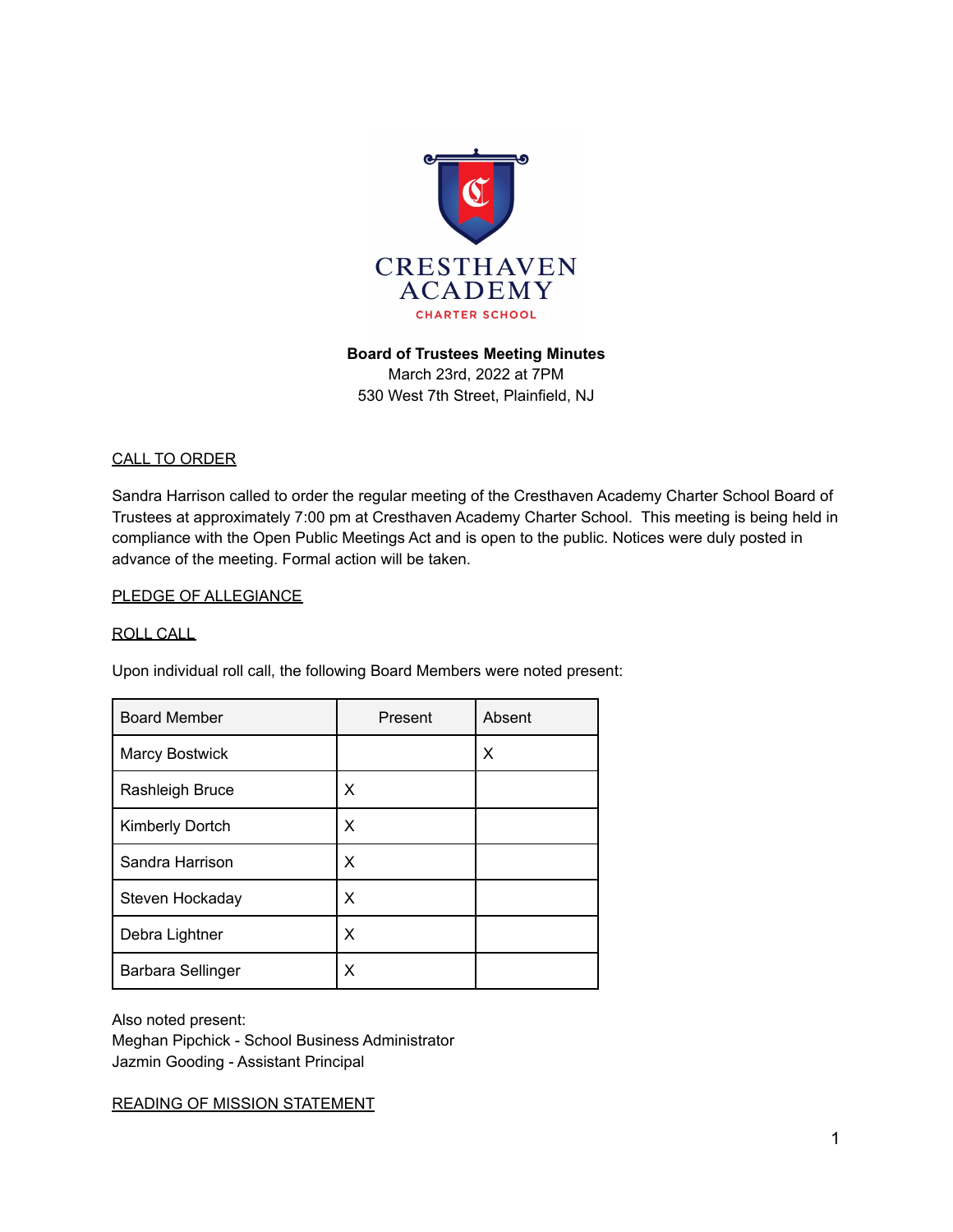Cresthaven Academy Charter School exists to provide a comprehensive education to our scholars that develops the whole child through academic excellence, physical wellness, emotional health, and character enrichment.

### APPROVAL OF MINUTES FROM PRIOR MONTH

# **RESOLVED: APPROVAL February 23rd, 2022 Meeting Minutes**

| <b>Board Member</b>   | <b>Motion</b> | <b>Yes</b> | <b>No</b> | <b>Abstain</b> | <b>Absent</b> |
|-----------------------|---------------|------------|-----------|----------------|---------------|
| <b>Marcy Bostwick</b> |               |            |           |                | X             |
| Rashleigh Bruce       | 2             | X          |           |                |               |
| Kimberly Dortch       |               | X          |           |                |               |
| Sandra Harrison       |               | X          |           |                |               |
| Steven Hockaday       |               | X          |           |                |               |
| Debra Lightner        |               |            |           | X              |               |
| Barbara Sellinger     |               | X          |           |                |               |

### APPROVAL OF MINUTES FROM PRIOR MONTH

# **RESOLVED: APPROVAL March 1st, 2022 Special Meeting Minutes**

| <b>Board Member</b>   | <b>Motion</b> | <b>Yes</b> | <b>No</b> | <b>Abstain</b> | <b>Absent</b> |
|-----------------------|---------------|------------|-----------|----------------|---------------|
| <b>Marcy Bostwick</b> |               |            |           |                |               |
| Rashleigh Bruce       |               | X          |           |                | X             |
| Kimberly Dortch       | 2             | X          |           |                |               |
| Sandra Harrison       |               | X          |           |                |               |
| Steven Hockaday       |               | X          |           |                |               |
| Debra Lightner        |               |            |           | X              |               |
| Barbara Sellinger     |               | X          |           |                |               |

STATE OF THE SCHOOL REPORT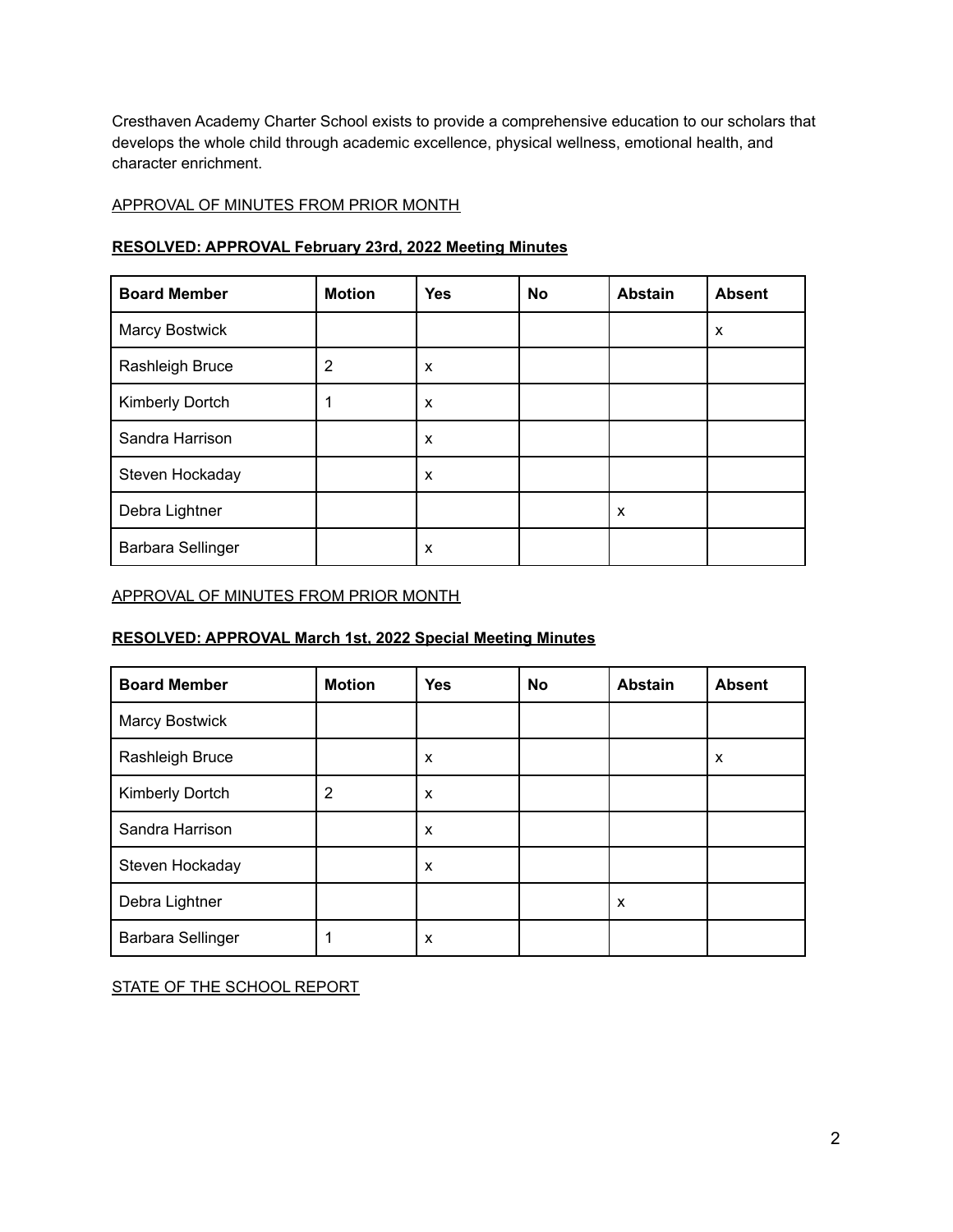#### Board Meeting - March 23rd, 2022

#### SCHOOL GOALS 2021-2022 from Board Retreat

1. Ensure all scholars complete individual student assessments.

- At least 50% will achieve typical growth in ELA and Math from Diagnostic 1 to Diagnostic 2.
- At least 50% will achieve typical growth in ELA/Math from Diagnostic 2 to Diagnostic 3.

2. To define and identify the facility needed to support the academic program now and, in the future, as we expand grade levels.

3. To recruit and retain high quality staff.

#### SIAIE OF IHE SCHOOL REPORT

- Student/Staff Culture
- NJIT Steam Competition

#### STUDENT TRANSFERS IN 2021-22

|                                            | Sept           | Oct     | Nov     | <b>Dec</b> | Jan     | Feb     | Mar            | Apr      | May     | June    | July/A<br>Ug | Total          |
|--------------------------------------------|----------------|---------|---------|------------|---------|---------|----------------|----------|---------|---------|--------------|----------------|
| Κ                                          | $\mathcal{P}$  | 0       | $\circ$ | $\Omega$   | $\circ$ | 0       | $\Omega$       | $\circ$  | $\circ$ | $\circ$ | $\circ$      | 2              |
| 1st                                        |                | $\circ$ | $\circ$ | $\circ$    | $\circ$ | $\circ$ | $\circ$        | $\circ$  | $\circ$ | $\circ$ | $\circ$      |                |
| 2nd                                        | $\circ$        | $\circ$ | $\circ$ | $\circ$    | $\circ$ |         | $\overline{0}$ | $\circ$  | $\circ$ | 0       | $\circ$      |                |
| 3rd                                        |                | 0       |         |            | $\circ$ | $\circ$ |                | $\circ$  | $\circ$ | $\circ$ | $\circ$      | 4              |
| 4th                                        |                |         | $\circ$ | $\Omega$   | $\circ$ | $\circ$ |                | $\circ$  | $\circ$ | $\circ$ | $\circ$      | 3              |
| 5th                                        | $\overline{2}$ | 0       | $\circ$ |            |         | $\circ$ | $\Omega$       | $\Omega$ | $\circ$ | $\circ$ | $\circ$      | $\overline{4}$ |
| Total # of Transferred Scholars in 2021-22 |                |         |         |            |         |         |                | 15       |         |         |              |                |

#### STUDENT ENROLLMENT

|                    | <b>Fully Enrolled</b><br>Kindergarten<br><b>Students</b> | <b>Fully Enrolled</b><br>1st Grade<br>Students | <b>Fully Enrolled</b><br>2nd Grade<br><b>Students</b> | <b>Fully Enrolled</b><br>3rd Grade<br>Students | <b>Fully Enrolled</b><br>4th Grade<br>Students | <b>Fully Enrolled</b><br>5th Grade<br>Students |
|--------------------|----------------------------------------------------------|------------------------------------------------|-------------------------------------------------------|------------------------------------------------|------------------------------------------------|------------------------------------------------|
| 100%<br>Enrollment | 76                                                       | 77                                             | 77                                                    | 75                                             | 75                                             | 74                                             |
| Waitlist #s        | 74<br>(In-District)                                      | 83                                             | 96                                                    | 60                                             | 48                                             |                                                |

### BOARD PRESIDENT'S REPORT

- Welcome Debra Lightner
- Debra gave a brief introduction of herself
- Building Hope we haven't heard anything more from them. They will follow up on
- ●

#### SBA REPORT

#### *Financial*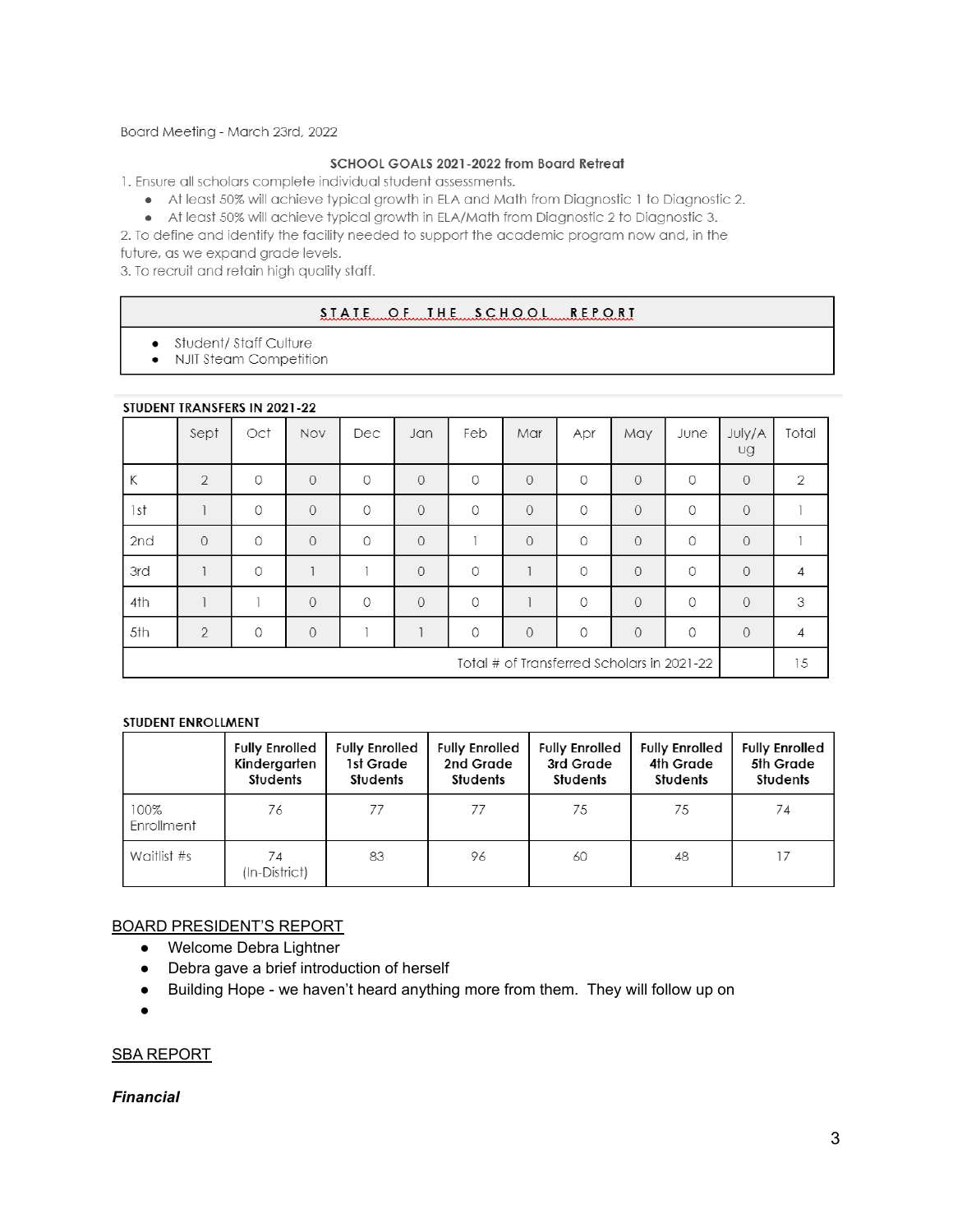| Business accounts <sup>a</sup>                            |                           |                |
|-----------------------------------------------------------|---------------------------|----------------|
| <b>Agency - 6538</b><br><b>Quick View</b>                 |                           | \$14,997.93    |
| Food Program - 6525<br><b>Quick View</b>                  |                           | \$111,550.26   |
| <b>General Operating Fund - 6509</b><br><b>Quick View</b> | Your business card offer! | \$2,594,478.71 |
| Payroll - 6512<br><b>Quick View</b>                       |                           | \$4,629.59     |
| <b>Business Advantage Sav - 4508</b><br><b>Quick View</b> |                           | \$116,386.47   |

# Budget Update

#### *Operations*

● Lumen Impact Group on site tomorrow, March 24th, 2022

#### SWEARING IN NEW BOARD MEMBER

Sandra Harrison swear in of new board member, Debra Lightner

# Items Requiring Board of Trustees Votes

# *A. FINANCE*

# **RESOLVED: BOARD OF TRUSTEES RESOLUTION # 2022-03-01 Bills list**

The Board of Trustees of Cresthaven Academy Charter School approves the following bills list. See Appendix A.

| <b>Bills List</b> | <b>Total by Fund</b> |
|-------------------|----------------------|
| Fund 10           | 185,454.55           |
| Fund 20           | 80,397.51            |
| Fund 60           | 2,995.52             |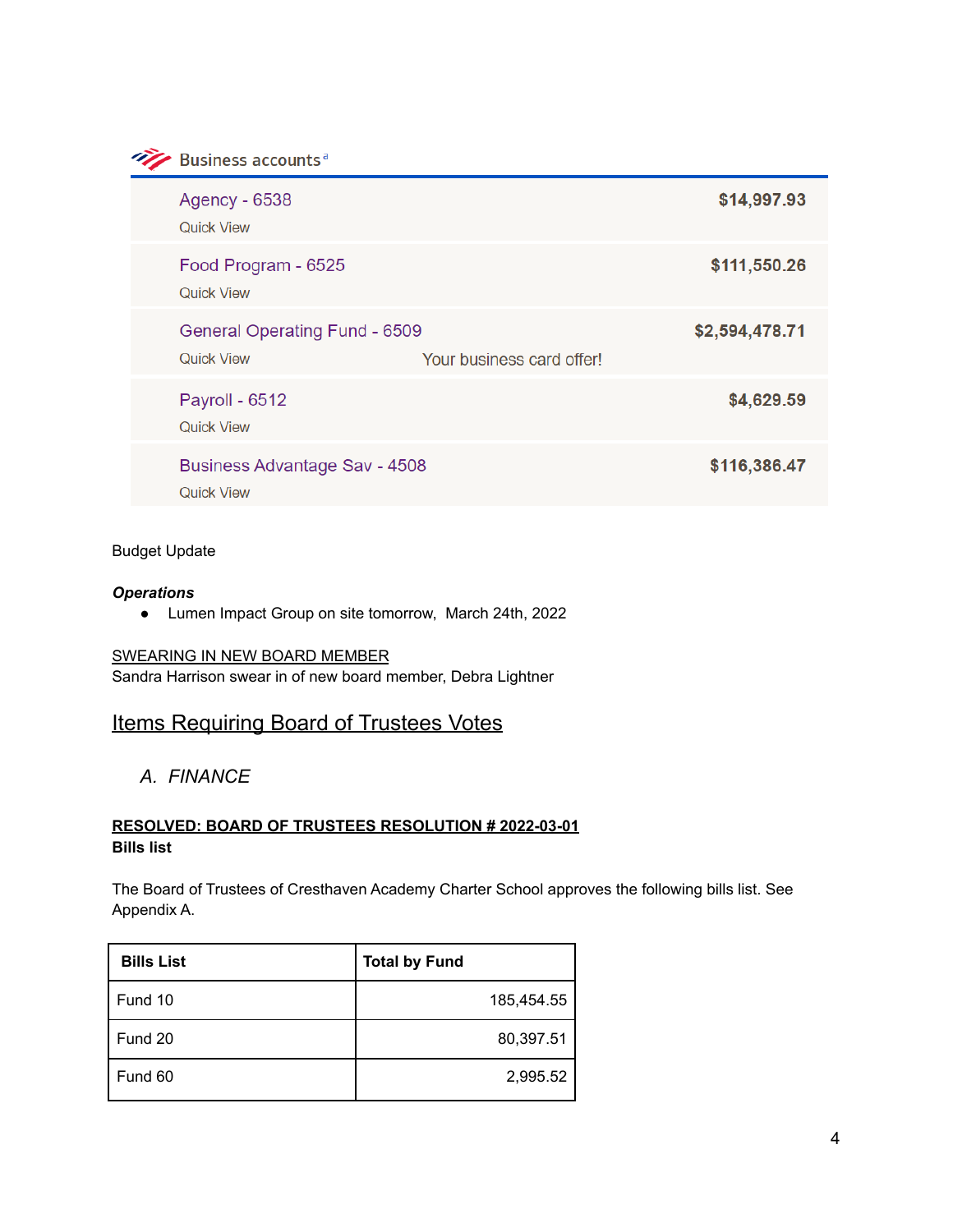| 268,847.58 |
|------------|
|            |

# **RESOLVED: BOARD OF TRUSTEES RESOLUTION # 2022-03-02 Payroll Expenses**

The Board of Trustees of Cresthaven Academy Charter School resolves to approve the payroll expenses for February 2022/March 2022/April 2022.

02/28/2022 = \$175,090.88 (Gross Earnings) + \$13,929.44 (Employer Taxes) + \$99.90 (DCRP) 03/15/2022 = \$182,192.33 (Gross Earnings) + \$14,448.81 (Employer Taxes) + \$110.62 (DCRP) 03/31/2022 = \$196,000 (Estimated) 04/15/2022 = \$196,000 (Estimated)

# **RESOLVED: BOARD OF TRUSTEES RESOLUTION # 2022-03-03 Board Secretary's Reports**

The Board of Trustees of Cresthaven Academy Charter School resolves to approve the Board Secretary's Reports for February 2022. See Appendix A.

# **RESOLVED: BOARD OF TRUSTEES RESOLUTION # 2022-03-04 Budget Adjustments**

The Board of Trustees of Cresthaven Academy Charter School resolves to approve the budget adjustments for February 2022. See Appendix A.

# **RESOLVED: BOARD OF TRUSTEES RESOLUTION # 2022-03-05 Treasurer's Reports**

The Board of Trustees of Cresthaven Academy Charter School resolves to approve the Treasurer's Report for February 2022. See Appendix A.

# **RESOLVED: BOARD OF TRUSTEES RESOLUTION # 2022-03-06 2020-2021 Audit**

The Board of Trustees of Cresthaven Academy Charter School resolves to approve the 2020-2021 Audit. See Appendix A.

# **RESOLVED: BOARD OF TRUSTEES RESOLUTION # 2022-03-07 2022-2023 Budget**

The Board of Trustees of Cresthaven Academy Charter School resolves to approve the 2022-2023 Budget. See Appendix A.

# **CONSENT RESOLUTION: FINANCE**

| <b>Board Member</b> | <b>Motion</b> | Yes | No | <b>Abstain</b> | Absent |
|---------------------|---------------|-----|----|----------------|--------|
|---------------------|---------------|-----|----|----------------|--------|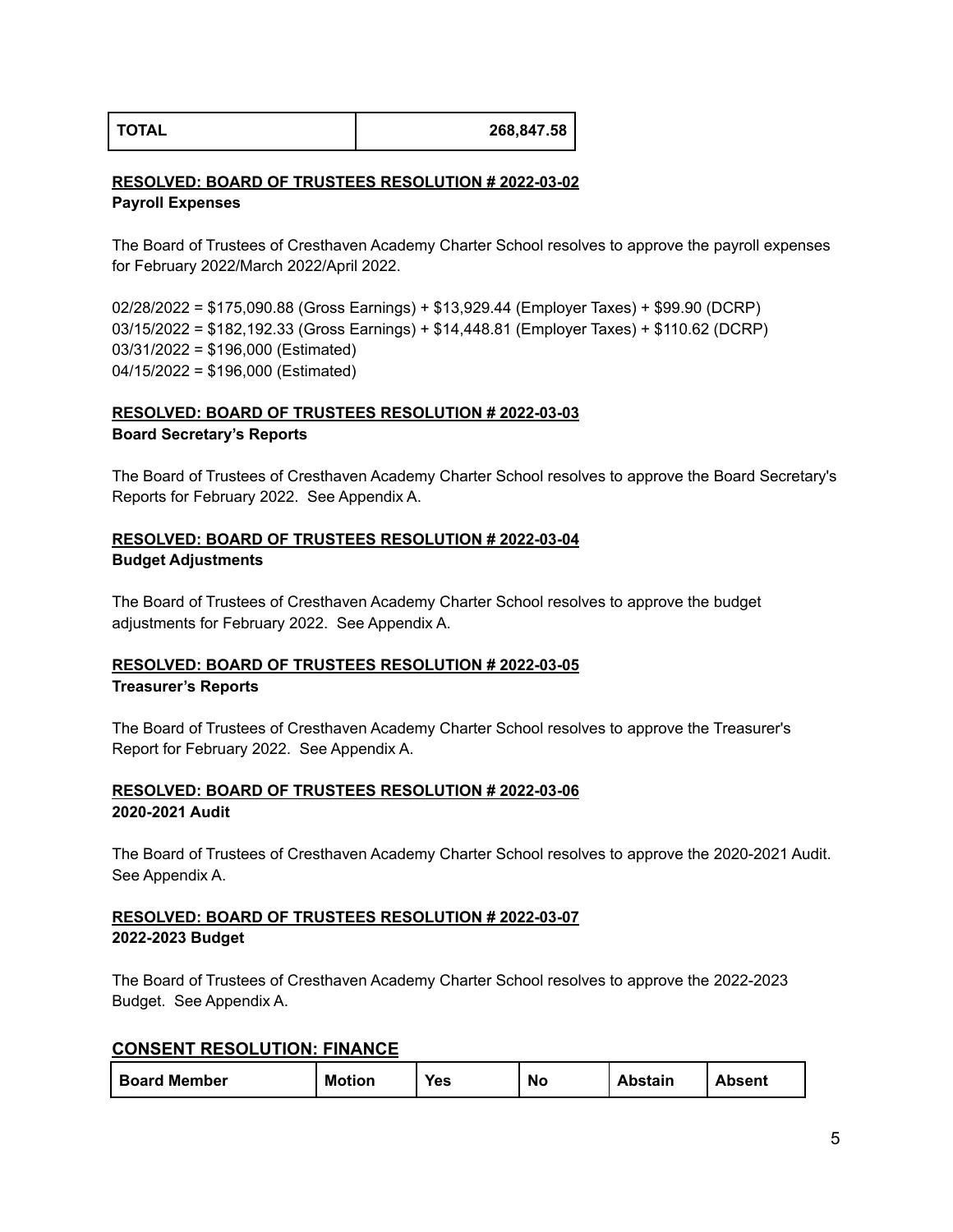| Marcy Bostwick           |   | X |  |  |
|--------------------------|---|---|--|--|
| Rashleigh Bruce          |   | X |  |  |
| Kimberly Dortch          | 2 | X |  |  |
| Sandra Harrison          |   | X |  |  |
| Steven Hockaday          |   | X |  |  |
| Debra Lightner           |   | X |  |  |
| <b>Barbara Sellinger</b> |   | X |  |  |

# *B. HUMAN RESOURCES*

### **RESOLVED: BOARD OF TRUSTEES RESOLUTION # 2022-03-08 New Hires**

The Board of Trustees of Cresthaven Academy Charter School resolves to approve the following new hires. See Appendix B for resumes.

| <b>Employee</b>        | <b>Position</b>                  | <b>Salary</b>     | <b>Start Date</b> |
|------------------------|----------------------------------|-------------------|-------------------|
| Shanequa Myers         | Instructional Aide               | \$43,000          | <b>ASAP</b>       |
| Charee Bertram         | <b>General Education Teacher</b> | \$55,000-\$60,000 | August 2022       |
| Audrune Charles-Pierre | <b>General Education Teacher</b> | \$55,000-\$60,00  | August 2022       |
| Teaneka Connell        | <b>General Education Teacher</b> | \$55,000-\$60,00  | August 2022       |
| Bianca Rouse           | Instructional Coach              | \$75,000-\$80,000 | August 2022       |

# **RESOLVED: BOARD OF TRUSTEES RESOLUTION # 2022-03-09 Contract Modifications**

The Board of Trustees of Cresthaven Academy Charter School resolves to approve the following contract modifications for our Instructional Aides. This is to match the salary of new hire Instructional Aides. These salaries are being paid using Title I and ESSER II funds.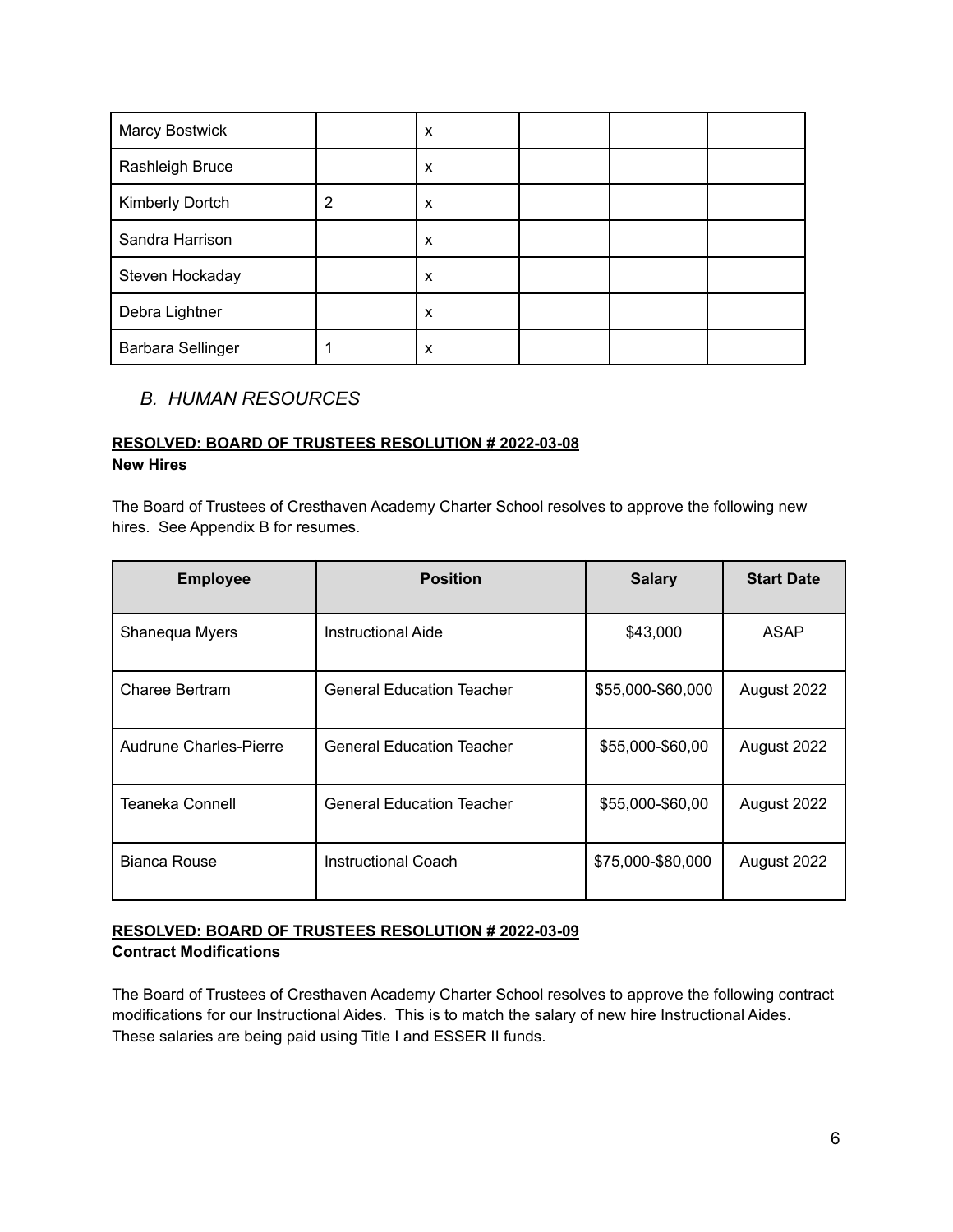| <b>Employee</b>       | <b>Salary Update</b> | <b>Effective Date</b> |
|-----------------------|----------------------|-----------------------|
| Mily Salgado-Cardenas | \$43,000             | 3/15/2022             |
| Marvin Orellana       | \$43,000             | 3/15/2022             |
| Andrea Zarrouk        | \$43,000             | 3/15/2022             |

# **RESOLVED: BOARD OF TRUSTEES RESOLUTION # 2022-03-10 Employee Stipends**

The Board of Trustees of Cresthaven Academy Charter School resolves to approve the following stipends for our Social Worker who will be taking on additional responsibilities due to the resignation of our School Psychologist/Student Support Coordinator.

| <b>Employee</b> | <b>Per Diem Rate</b>             | <b>Effective Date</b> |
|-----------------|----------------------------------|-----------------------|
| Danielle Malysa | \$60/day (in addition to salary) | 3/31/2022             |

# **RESOLVED: BOARD OF TRUSTEES RESOLUTION # 2022-03-11 Staff Resignations**

The Board of Trustees of Cresthaven Academy Charter School resolves to approve the following staff resignations.

| <b>Employee</b>    | <b>Position</b>                                 | <b>Effective Date</b> |
|--------------------|-------------------------------------------------|-----------------------|
| Stephanie Avallone | School Psychologist/Student Support Coordinator | 03/30/2022            |

# **RESOLVED: BOARD OF TRUSTEES RESOLUTION # 2022-03-12 Job Description**

The Board of Trustees of Cresthaven Academy Charter School resolves to approve the job description for a Summer Academy Instructional Aide. See Appendix B.

# **CONSENT RESOLUTION: HUMAN RESOURCES**

| <b>Motion</b><br><b>Board Member</b> | Yes | No | <b>Abstain</b> | <b>Absent</b> |
|--------------------------------------|-----|----|----------------|---------------|
|--------------------------------------|-----|----|----------------|---------------|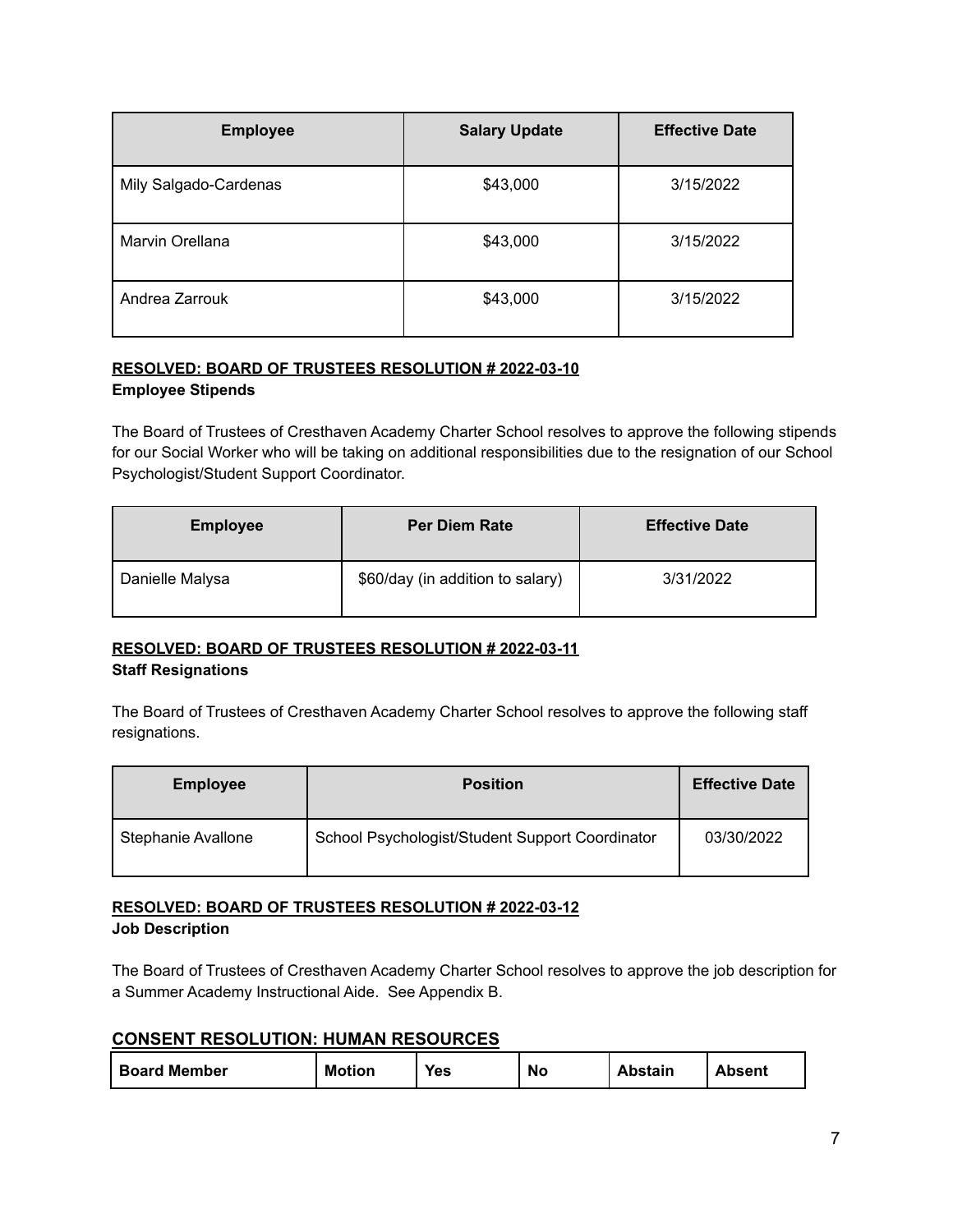| Marcy Bostwick           |   | X |  |  |
|--------------------------|---|---|--|--|
| Rashleigh Bruce          | 2 | X |  |  |
| Kimberly Dortch          |   | X |  |  |
| Sandra Harrison          |   | X |  |  |
| Steven Hockaday          |   | X |  |  |
| Debra Lightner           |   | X |  |  |
| <b>Barbara Sellinger</b> |   | X |  |  |

# *C. APPOINTMENTS*

# **RESOLVED: BOARD OF TRUSTEES RESOLUTION # 2022-03-13 McKinney-Vento Liaison**

The Board of Trustees of Cresthaven Academy Charter School resolves to approve Danielle Malysa as our McKinney-Vento Liaison.

| <b>Board Member</b>      | <b>Motion</b> | <b>Yes</b>                | <b>No</b> | <b>Abstain</b> | <b>Absent</b> |
|--------------------------|---------------|---------------------------|-----------|----------------|---------------|
| <b>Marcy Bostwick</b>    |               | X                         |           |                |               |
| Rashleigh Bruce          |               | X                         |           |                |               |
| Kimberly Dortch          |               | $\boldsymbol{\mathsf{x}}$ |           |                |               |
| Sandra Harrison          |               | X                         |           |                |               |
| Steven Hockaday          |               | X                         |           |                |               |
| Debra Lightner           |               | X                         |           |                |               |
| <b>Barbara Sellinger</b> | 2             | X                         |           |                |               |

# *D. CONTRACTS AND AGREEMENTS*

# **RESOLVED: BOARD OF TRUSTEES RESOLUTION # 2022-03-14 E-Rate Online, LLC**

The Board of Trustees of Cresthaven Academy Charter School resolves to approve a contract with E-Rate Online, LLC for USF Organization & Account Setup, Data Collection & Application Assembly, Form Submittal, Reimbursement and Funding Year Closeout, and E-Rate Filing Services and Fees for \$2000. See Appendix D.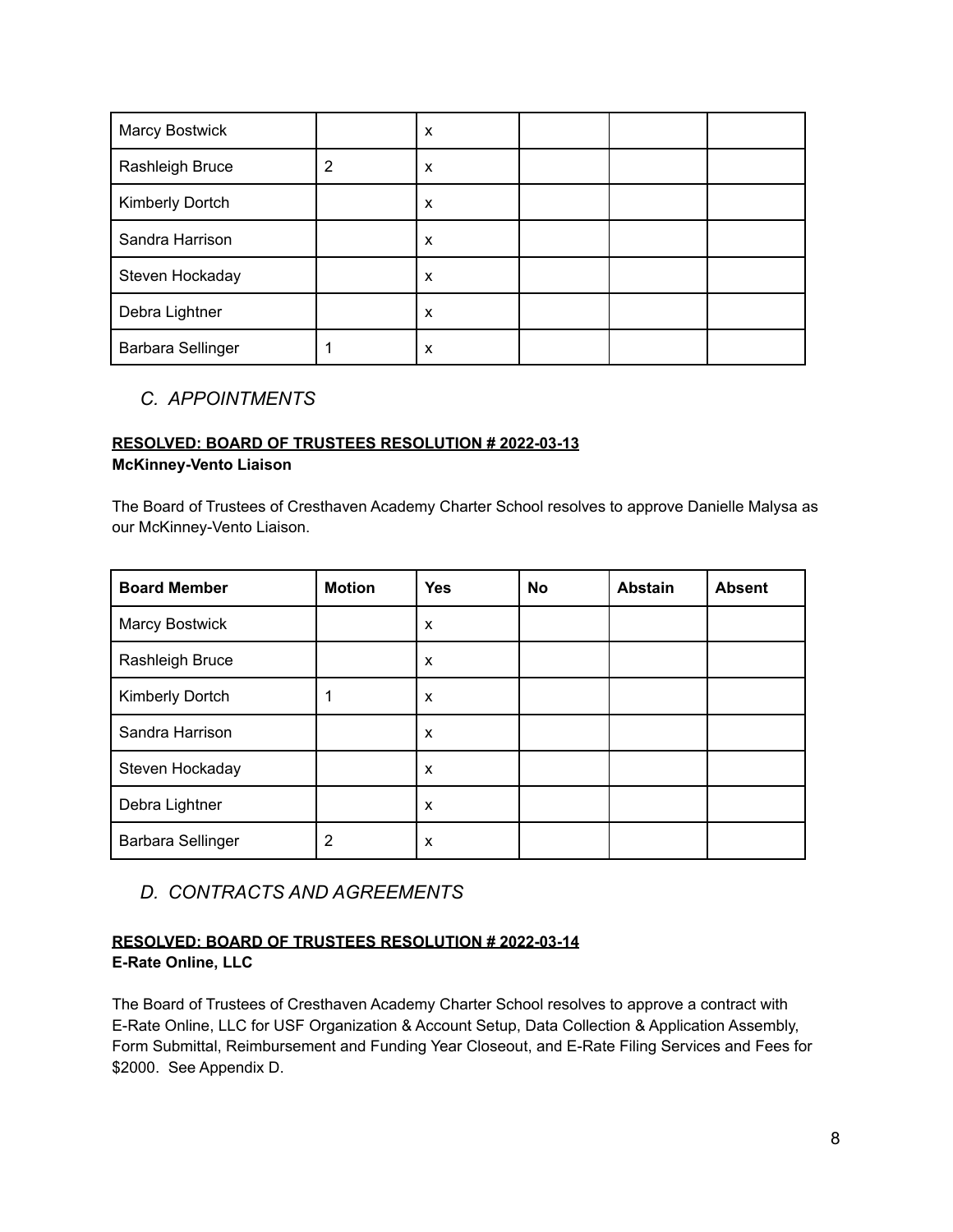# **RESOLVED: BOARD OF TRUSTEES RESOLUTION # 2022-03-15 McKinney-Vento Education of Homeless Children and Youth Program**

The Board of Trustees of Cresthaven Academy Charter School resolves to approve an intent to collaborate with the McKinney-Vento Education of Homeless Children and Youth Program. See Appendix D.

# **Background**

The Essex Regional Educational Services Commission is in the process of applying for the Stewart B. McKinney Grant for the Education of Homeless Children & Youth. The New Jersey Department of Education will award funds to assist partnerships of educational agencies and social services in New Jersey to provide services for homeless children and youth residing in the partnerships project area. The New Jersey Department of Education requires that all districts sign a collaborative agreement with the McKinney Vento Project in the grant region.

| <b>Board Member</b>      | <b>Motion</b> | <b>Yes</b> | <b>No</b> | <b>Abstain</b> | <b>Absent</b> |
|--------------------------|---------------|------------|-----------|----------------|---------------|
| <b>Marcy Bostwick</b>    |               | X          |           |                |               |
| Rashleigh Bruce          |               | X          |           |                |               |
| Kimberly Dortch          |               | X          |           |                |               |
| Sandra Harrison          |               | X          |           |                |               |
| Steven Hockaday          |               | X          |           |                |               |
| Debra Lightner           |               | X          |           |                |               |
| <b>Barbara Sellinger</b> | 2             | X          |           |                |               |

# **CONSENT RESOLUTION: CONTRACTS AND AGREEMENTS**

# *E. OTHER*

### **RESOLVED: BOARD OF TRUSTEES RESOLUTION # 2022-03-16 2022-2023 School Calendar**

The Board of Trustees of Cresthaven Academy Charter School resolves to approve the 2022-2023 School Calendar. See Appendix E.

# **RESOLVED: BOARD OF TRUSTEES RESOLUTION # 2022-03-17 2021-2022 School Calendar Updates**

The Board of Trustees of Cresthaven Academy Charter School resolves to approve the following updates to the 2021-2022 School Calendar.

### Last Day for Scholars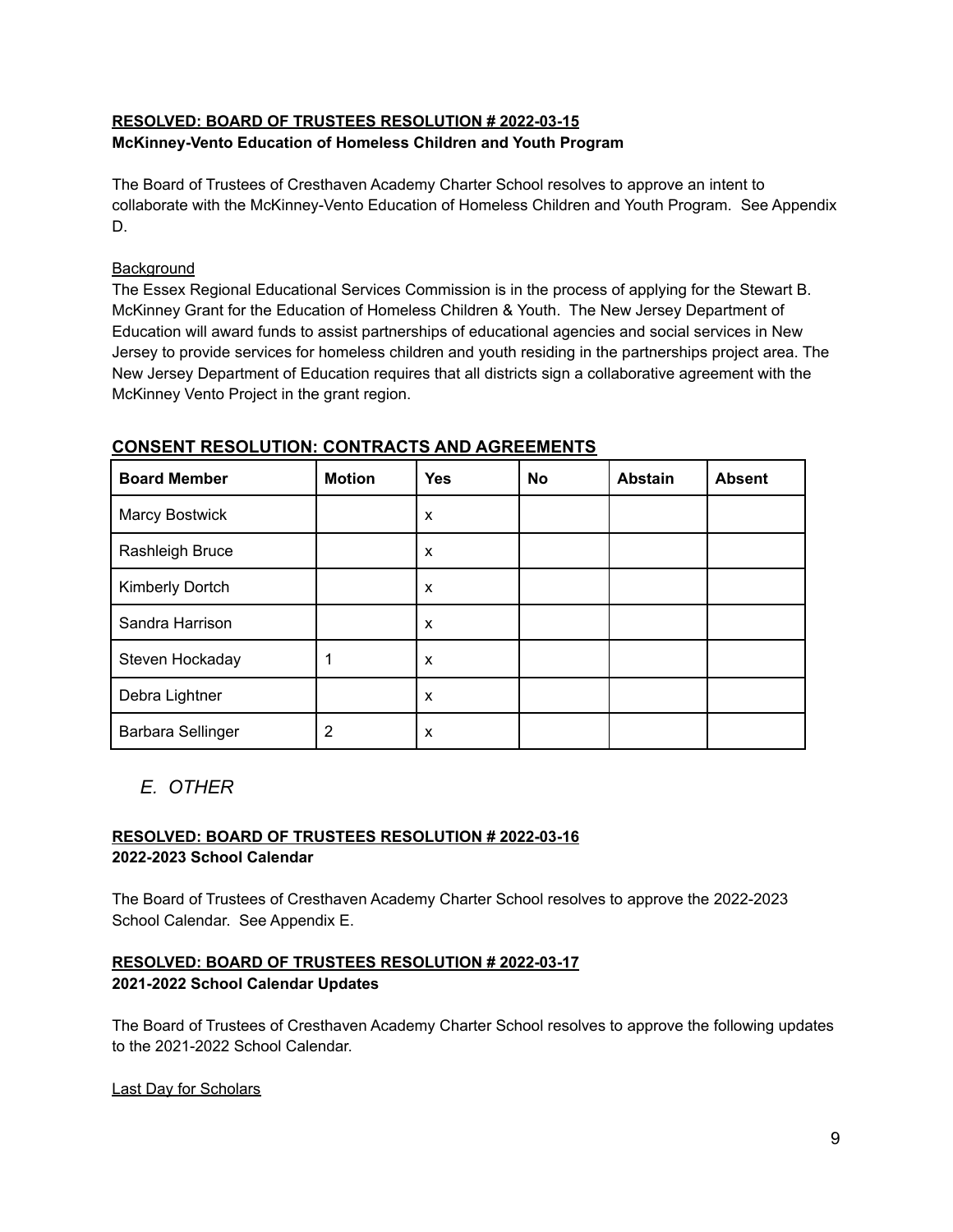June 21st, 2022 (previously June 23rd, 2022)

### **Last Day for Staff**

June 22nd, 2022 (previously June 24th, 2022)

# **CONSENT RESOLUTION: OTHER**

| <b>Board Member</b>      | <b>Motion</b> | <b>Yes</b> | <b>No</b> | <b>Abstain</b> | <b>Absent</b> |
|--------------------------|---------------|------------|-----------|----------------|---------------|
| <b>Marcy Bostwick</b>    |               | X          |           |                |               |
| Rashleigh Bruce          | 2             | X          |           |                |               |
| Kimberly Dortch          |               | X          |           |                |               |
| Sandra Harrison          |               | X          |           |                |               |
| Steven Hockaday          |               | X          |           |                |               |
| Debra Lightner           |               | X          |           |                |               |
| <b>Barbara Sellinger</b> |               | X          |           |                |               |

### OLD BUSINESS

### NEW BUSINESS

# PUBLIC PORTION

Steve Colson

- Ms. Irenski is doing tremendous work with math in the after school program
	- Tutoring two groups, two days a week
	- STEAM leader
	- Koinonia Academy teachers are coming to help teach math
	- Ms. Irenski will oversee this program
- Welcome Debra Lightner
- Literacy program
	- Scholars enjoying Reading Lab
	- Celebration of the results individual incentives, families get money when scholars move up
- 5 years ago CAF purchased the synagogue
- Presentation tonight from the team was great

### EXECUTIVE SESSION

### **RESOLVED: MOTION TO ADJOURN**